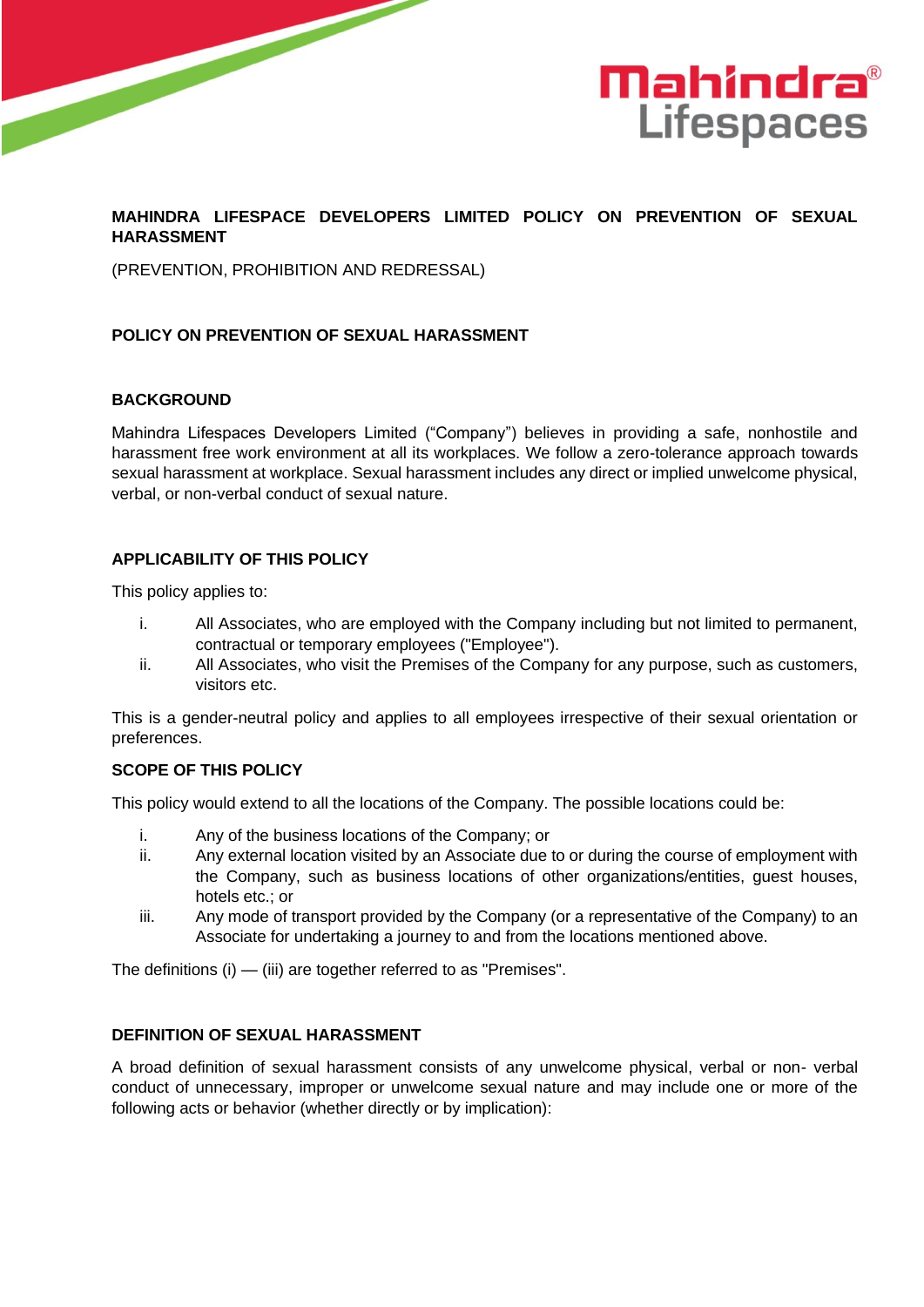# **Mahindra**® **Lifespaces**

- 1. Unwelcome sexual advances, demands or requests for sexual favours, display of sexual visuals, sexual audios, pornographic or obscene material and any other verbal or physical conduct of a sexual nature; or
- 2. Transmitting any message, by mail, telephone, electronic media including social networking websites etc. which is obscene, lewd, suggestive or blatantly sexual in nature; or
- 3. Any explicit or implicit communication wherein a sexual favour or demand, whether by words or actions, is made a condition for an individual's employment, career progress, promotion etc. thereby creating a hostile environment; or
- 4. Sexually charged jokes or remarks and behavior which have sexually oriented innuendoes; or consistent pattern of unnecessary physical contact and advances, staring or targeting unreasonable attention at an individual in day-to-day dealings; or
- 5. Any pervasive pattern of behavior which makes women uncomfortable, insecure or feel humiliated or disadvantaged on the basis of gender differentiation; or vii. Stalking or making repeated unnecessary/unwelcome visits to the place of residence; or
- 6. Actual sexual assault.

This is only an indicative list of the possible acts and in no way is exhaustive in nature.

# **COMPANY APPROACH TO SEXUAL HARASSMENT ISSUES**

The Company views all incidents of sexual harassment seriously and follows a zero-tolerance approach towards any act of sexual harassment. All incidents of sexual harassment are prohibited, and any complaint or report of sexual harassment will be investigated and if proved, appropriate action will be taken against the offending person. The nature and seriousness of the offence will be adjudged by the Committee depending on several factors, including the presence of the following circumstances while the aggrieved Associate was being subjected to any acts of sexual harassment:

- 1. implied or explicit promise of preferential treatment in Associate(s) employment; or
- 2. implied or explicit threat of detrimental treatment in Associate(s) employment; or
- 3. implied or explicit threat about Associate(s) present or future employment status; or
- 4. interferes with Associate(s) work or creating an intimidating or offensive or hostile work environment for Associate(s); or
- 5. humiliating treatment likely to affect Associate(s) health or safety.

The circumstances enlisted above are not exhaustive. Every proven act of sexual harassment will be treated as misconduct under the service rules and appropriate action will be undertaken for such a misconduct.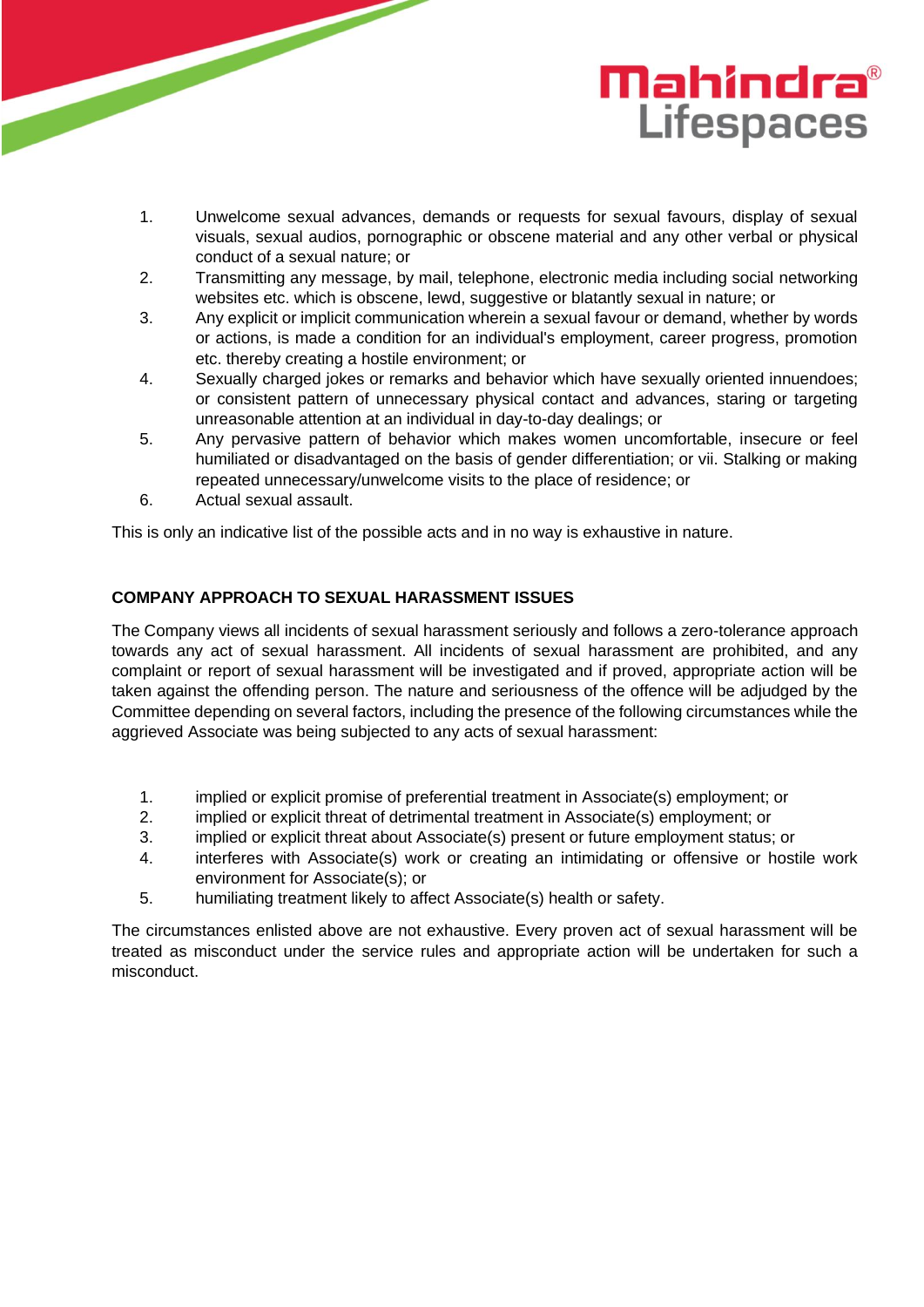# 

# **COMPLAINTS HANDLING PROCESS**

Any complaint of sexual harassment will be investigated and if proved, will be treated as serious misconduct and breach of the Company's Code of Conduct and appropriate action will be initiated against the concerned persons.

**Mahindra**®

**Lifespaces** 

The Company has established the following process to ensure that any incidence of sexual harassment is dealt with appropriately, sensitively and expeditiously.

**1. FORMATION OF INTERNAL COMPLAINTS COMMITTEE FOR SEXUAL HARASSMENT** At all Regions comprising of offices and sites of the Company, an "Internal Complaints Committee" ("Committee") will be constituted. The MD & CEO along with the Chief People Officer will be responsible for the formation of the Committee and ensuring that all the complaints are addressed by the Committee. The constitution of the Committee will be as per the provisions of the Act. The names and contact details of the members of this Committee for all locations will be announced and publicly display of the same shall be ensured in common areas accessible to employees and visitors, alike.

The Committee will be constituted as per the following guidelines at all the locations of the Company:

| <b>Category of the member</b>                          | No. of members | <b>Comments</b>                                                                                                                                                                                                                                                        |
|--------------------------------------------------------|----------------|------------------------------------------------------------------------------------------------------------------------------------------------------------------------------------------------------------------------------------------------------------------------|
| <b>Presiding Officer</b>                               |                | A senior level woman associate to<br>be appointed as Presiding Officer of<br>the Committee                                                                                                                                                                             |
| Associate                                              | 2 or more      | Associates of the<br>Company<br>committed to the cause or having<br>experience in social work or legal<br>knowledge to be nominated as a part<br>of the Committee.<br>One of them should be a HR<br>representative or a<br>person<br>nominated by HR for the location. |
| NGO or Associations<br>committed<br>the<br>to<br>cause |                | member from an<br>NGO.<br>A<br>or<br>associations committed to the cause<br>or a person familiar with the issues<br>relating to sexual harassment to be<br>nominated as a part of the Committee                                                                        |

Please note:

- In case a senior level / woman Associate is not available; the Presiding officer can be nominated from other administrative offices of the Company.
- It is mandatory that at least one-half of the total members of the Internal Complaints Committee so appointed be women members.
- The constitution of the Committee for each location will be announced separately.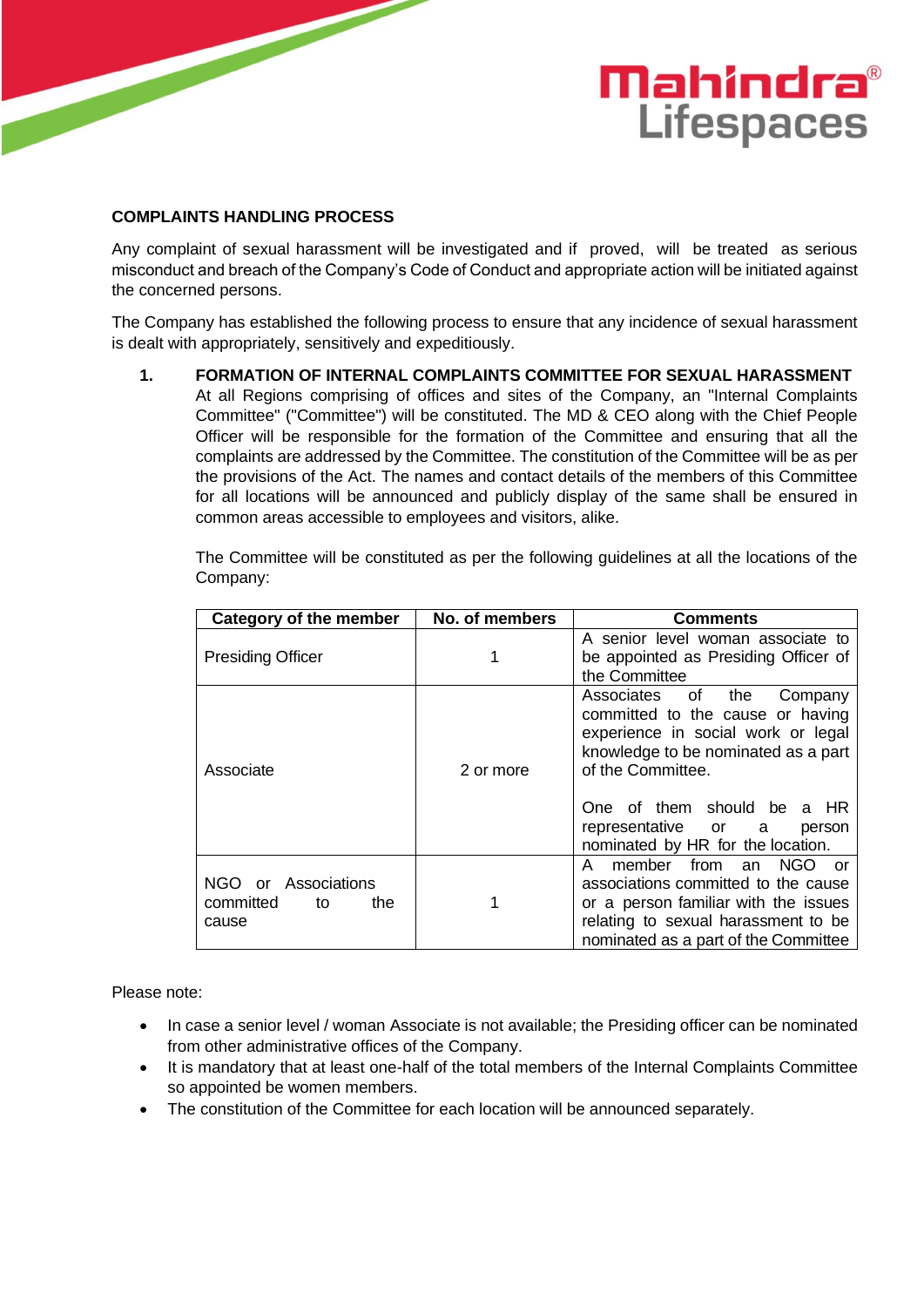

## **2. PROCESS FOR DEALING WITH INCIDENTS OF SEXUAL HARASSMENT**

Any Associate who experiences sexual harassment at the Premises must file a complaint in writing to the Internal Complaints Committee (ICC) as soon as possible, who will provide guidance regarding filing of a complaint and all reasonable assistance until its disposal. The complaint must be filed in writing with the respective ICC within 3 months from the date of the last incident. Each inquiry of the complaint will be completed within 90 days. However, this time limit may be extended by the Committee if there are substantial reasons, justifications or circumstances which have prevented the aggrieved Associate from filing this complaint. In the event of the physical or mental incapacity or death of the affected aggrieved Associate, her/his heirs can also file such a complaint on her/his behalf.

- a. **Settlement:** After filing such a complaint, if the aggrieved Associate so requests, prior to initiating an inquiry, the Committee can try to settle the matter through conciliation, provided that no monetary settlement shall be made as a basis of such conciliation. If such a settlement is reached, the Committee will record the settlement and action will be taken by the Company as specified in the recommendation. Copies of the settlement will also be provided to the aggrieved Associate and the respondent. However, it is to be noted that where a settlement is arrived at, no further inquiry will be made by the Committee, unless the terms of settlement have not been complied with.
- b. **Inquiry:** If the aggrieved Associate does not request for a settlement then, on receipt of such a complaint, the Committee will immediately arrange to fully investigate all relevant details of the matter.

The Committee shall make the inquiry into the complaint in accordance with the principles of Natural Justice.

A minimum number of 3 members of the Committee, including the Presiding Officer, should be present for conducting the inquiry. Both parties will be given reasonable opportunity to be heard by the Committee. A copy of the findings shall also be given to both parties to enable them to make representations against the findings before the Committee.

This inquiry will be completed within 90 days. Further, within 10 days of completion of the inquiry, the Committee will formally record the result of the inquiry and forward its recommendations for appropriate action to the concerned officers of the Company who will act upon such recommendations of the Committee within 60 days.

An appeal to the decision of the Committee may be preferred within a period of 90 days to a court or tribunal as may be prescribed under the Act.

- c. **Interim Relief:** Where an inquiry is initiated on a complaint then, if the complainant so desires, she/he can request for any of the following actions to be taken during the pendency of the complaint as an interim measure of relief:
	- i. transfer of either of the parties to any other workplace; or
	- ii. grant of leave to the complainant up to a period of 3 months; or
	- iii. restraining the respondent from reporting on the work performance of the complainant or writing her/his confidential report and assign the same to another officer; or
	- iv. Grant such other relief to the complainant as may be prescribed under the Act.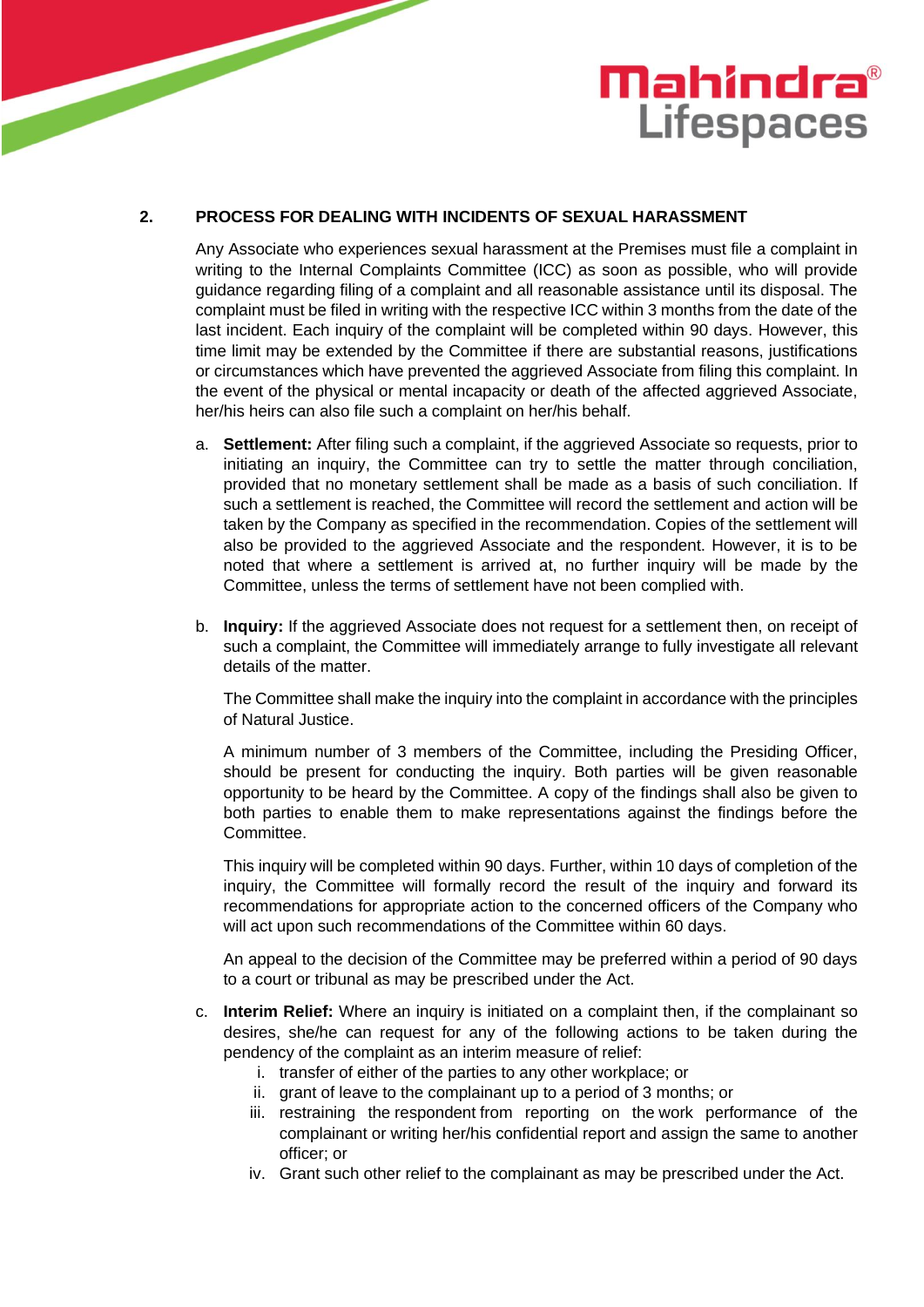

The Committee may provide such recommendations to the Company to implement. The leave granted to the complainant will be in addition to the leave she/he would be otherwise entitled to.

- d. **Procedure to be followed by the Committee for conducting an Inquiry:** For the purpose of conducting an inquiry into any complaint received by it from an aggrieved Associate, the Committee may:
	- i. summon and enforce the attendance of any person and examine her/him on oath;
	- ii. require the discovery and production of documents; and
	- iii. perform or require performance of any other such act which may be prescribed under the Act.
- e. **Action against the Offender:** Necessary action, including but not limited to such disciplinary action as may be specified in the terms of employment of the offender(s), will be taken with regard to such offender(s) based on the circumstances and seriousness of the offence. If the Committee so deems fit and appropriate, then it may direct the respondent to pay compensation to the complainant (either through deduction from salary or in case respondent has left the Company or is on leave, then direct payment). If such compensation is not paid, then recovery of this amount will be done as an arrear of land revenue.
- f. **Protection :** The company will provide protection to the complainant, if the situation requires and if the victim/complainant feels threatened in any manner. During the pendency of an inquiry, the complainant may submit a written request to the Committee for interim reliefs which will be considered and decided by the ICC on a case-to-case basis.
- g. **Invocation of Indian Penal Code:** If the aggrieved person chooses to file a complaint in relation to the offence under the Indian Penal Code or any other applicable law, the Company will provide such assistance as maybe required. Furthermore, the Company may also cause to initiate action, under the Indian Penal Code or any other applicable law, against the offender. In the event that the offender is an Associate of a different entity/organization/company, then if the aggrieved Associate so desires, the Company will cause to initiate action in the workplace at which the incident of sexual harassment took place.
- h. **False, Frivolous or Malicious Complaints:** Where the Committee arrives at a conclusion that the allegation against the offender is malicious or the complainant has made the complaint knowing it to be false or has produced any forged or misleading document, then the same will be viewed very seriously by the Company and appropriate action will be taken against such complaints.
- i. **Confidentiality of the Complainant:** Any complaints or incidents reported under this policy shall be treated with all possible care, sensitivity and discretion in protecting the sensibilities of the affected person and no information will be divulged publicly or to any third party which can enable identification of the identity of the affected person.